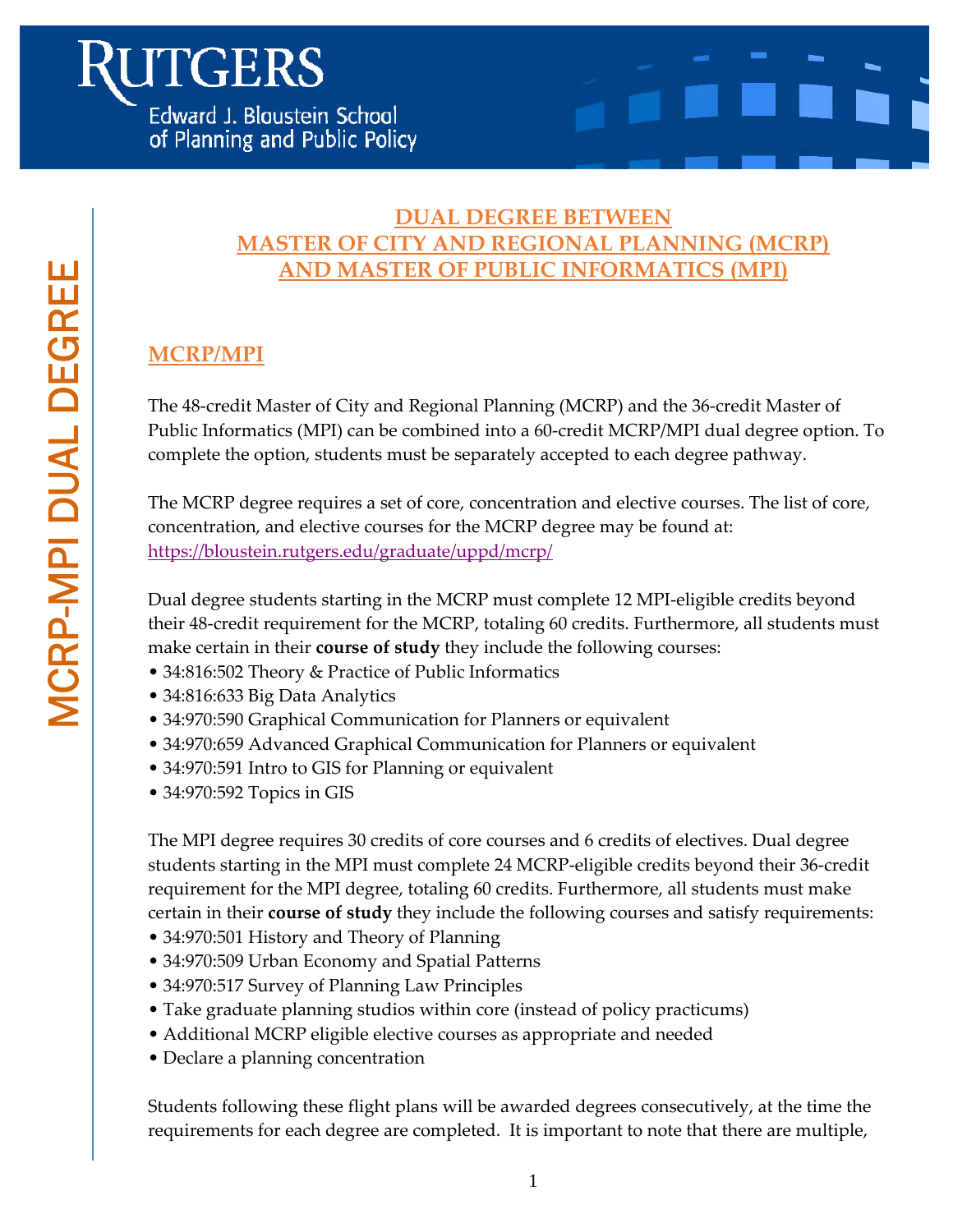

possible flight plans and each should be directed/guided by a combination of faculty advisor, program director and student services staff.

## **MCRP/MPI SAMPLE FLIGHT PLAN**

#### **Semester 1**

UP 34:70:501 History and Theory of Planning UP 34:970:515 Basic Quantitative Methods PI 34:816:502 Theory & Practice of Public Informatics PI 34:970:590 Graphical Communication for Planners

## **Semester 2**

UP 34:970:509 Urban Economy and Spatial Patterns UP 34:970:516 Planning Methods PI 34:970:591 Intro to GIS PI 34:816:633 Big Data Analytics

## **Semester 3**

UP Third Methods Requirement PI 34:970:659 Advanced Graphical Communication for Planners UP 34:970:517 Survey of Planning Law Principles UP Elective

#### **Semester 4**

UP 34:970:510 /511 Studio Requirement PI 34:970:592 Topics in GIS UP Concentration Requirement UP Concentration Requirement

## **Semester 5**

UP 34:970:510 /511 Studio Requirement UP Concentration Requirement UP Concentration Requirement UP Elective